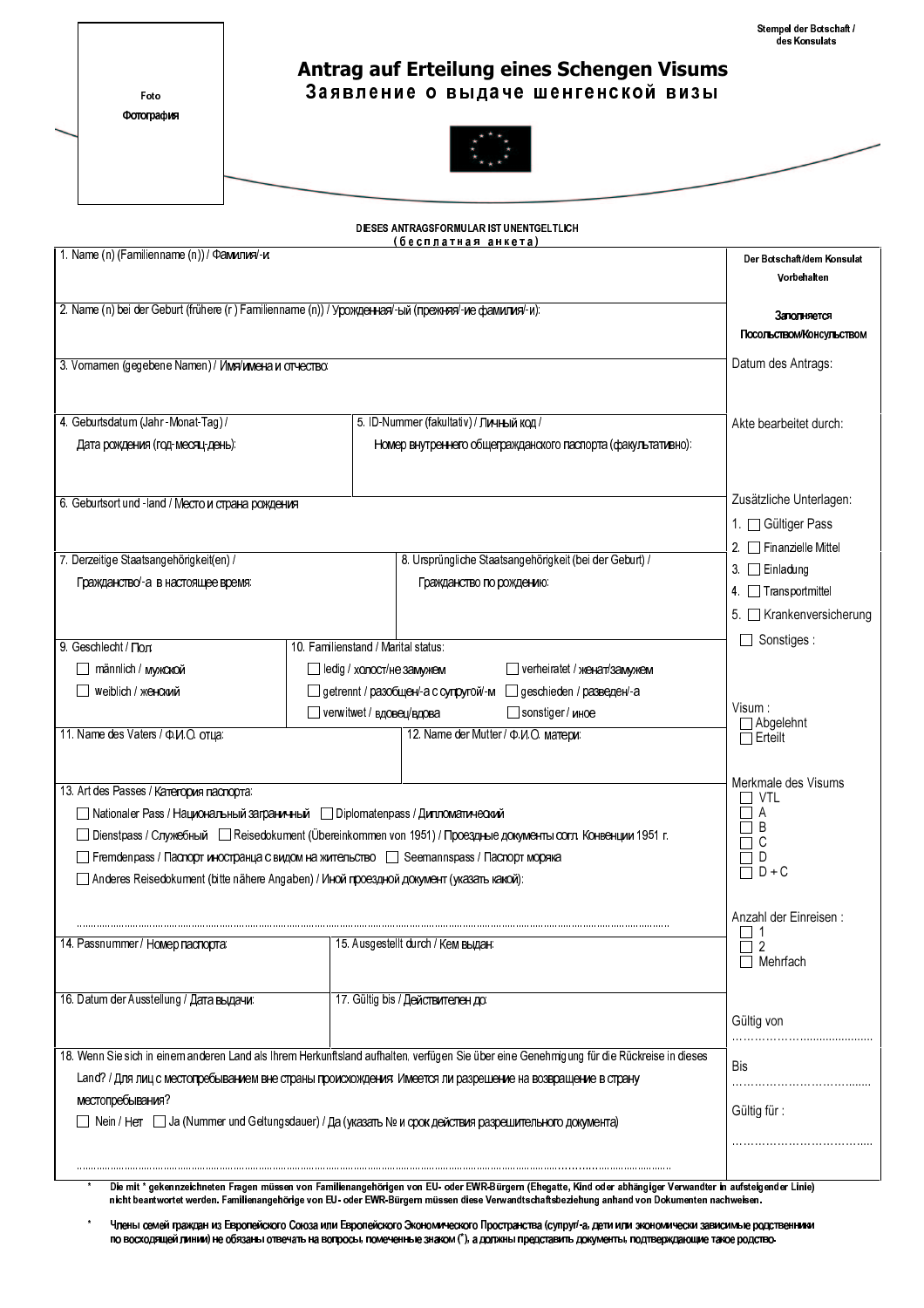| * 19. Derzeitige berufliche Tätigkeit / Профессиональная деятельность в настоящее время:                                                                                                                                                                                                                     | Der Botschaft/dem Konsulat                       |                                         |
|--------------------------------------------------------------------------------------------------------------------------------------------------------------------------------------------------------------------------------------------------------------------------------------------------------------|--------------------------------------------------|-----------------------------------------|
|                                                                                                                                                                                                                                                                                                              | Vorbehalten                                      |                                         |
|                                                                                                                                                                                                                                                                                                              |                                                  |                                         |
| * 20. Anschrift und Telefonnummer des Arbeitgebers. Für Studenten, Name und Anschrift der Ausbildungsstätte / HasBaHue, agpec u телефон                                                                                                                                                                      |                                                  | Заполняется<br>Посольством/Консульством |
| работодателя (для студентов - название и адрес учебного заведения):                                                                                                                                                                                                                                          |                                                  |                                         |
|                                                                                                                                                                                                                                                                                                              |                                                  |                                         |
|                                                                                                                                                                                                                                                                                                              |                                                  |                                         |
|                                                                                                                                                                                                                                                                                                              |                                                  |                                         |
|                                                                                                                                                                                                                                                                                                              |                                                  |                                         |
|                                                                                                                                                                                                                                                                                                              |                                                  |                                         |
| 21. Hauptreiseziel (Hauptbestimmung) / Главная страна следования:                                                                                                                                                                                                                                            |                                                  |                                         |
|                                                                                                                                                                                                                                                                                                              |                                                  |                                         |
|                                                                                                                                                                                                                                                                                                              |                                                  |                                         |
|                                                                                                                                                                                                                                                                                                              |                                                  |                                         |
| 22. Art des Visums / Категория визы:                                                                                                                                                                                                                                                                         | 23. Visum / Виза:                                |                                         |
| Flughafentransit / транзит-аэропорт<br><b>∏Transit / транзитная</b>                                                                                                                                                                                                                                          | Einzelvisum / индивидуальная                     |                                         |
| längerer Aufenthalt / долгосрочная<br>Kurzaufenthalt / краткосрочная                                                                                                                                                                                                                                         | Sammelvisum / групповая                          |                                         |
| 24. Anzahl der beantragten Einreisen / Виза запрашивается для                                                                                                                                                                                                                                                | 25. Aufenthaltsdauer / Срок пребывания в стране: |                                         |
| einmalige Einreise / однократного   zweimalige Einreise / двукратного                                                                                                                                                                                                                                        | Visum wird beantragt für / Виза запрашивается на |                                         |
| Mehrfacheinreise / многократного въезда                                                                                                                                                                                                                                                                      |                                                  |                                         |
| 26. Andere Visa (die in den vergangenen drei Jahren erteilt wurden) und Geltungsdauer dieser Visa / Другие визы (выданные за последние                                                                                                                                                                       | Таде / дней                                      |                                         |
|                                                                                                                                                                                                                                                                                                              |                                                  |                                         |
| три года) и срок их действия:                                                                                                                                                                                                                                                                                |                                                  |                                         |
|                                                                                                                                                                                                                                                                                                              |                                                  |                                         |
|                                                                                                                                                                                                                                                                                                              |                                                  |                                         |
|                                                                                                                                                                                                                                                                                                              |                                                  |                                         |
|                                                                                                                                                                                                                                                                                                              |                                                  |                                         |
| 27. Im Falle der Durchreise, verfügen Sie über eine Einreisegenehmigung für das Land der Endbestimmung? / В случае транзита: Имеется ли                                                                                                                                                                      |                                                  |                                         |
| разрешение на въезд в страну конечного следования?                                                                                                                                                                                                                                                           |                                                  |                                         |
| $\Box$ Nein / Нет $\Box$ Ja, gültig bis / Да, действительно до:                                                                                                                                                                                                                                              |                                                  |                                         |
|                                                                                                                                                                                                                                                                                                              |                                                  |                                         |
| Ausstellende Behörde / Кем выдано:                                                                                                                                                                                                                                                                           |                                                  |                                         |
|                                                                                                                                                                                                                                                                                                              |                                                  |                                         |
|                                                                                                                                                                                                                                                                                                              |                                                  |                                         |
| * 28. Frühere Aufenthalte in diesem oder anderen Schengen-Staaten / Предыдущие поездки с посещением данного или других государств-                                                                                                                                                                           |                                                  |                                         |
| участников Шенгенского соглашения:                                                                                                                                                                                                                                                                           |                                                  |                                         |
|                                                                                                                                                                                                                                                                                                              |                                                  |                                         |
|                                                                                                                                                                                                                                                                                                              |                                                  |                                         |
|                                                                                                                                                                                                                                                                                                              |                                                  |                                         |
|                                                                                                                                                                                                                                                                                                              |                                                  |                                         |
|                                                                                                                                                                                                                                                                                                              |                                                  |                                         |
| 29. Reisezweck / Цель поездки:                                                                                                                                                                                                                                                                               |                                                  |                                         |
| □ Tourismus / Туризм □ Geschäftsreise / Деловая                                                                                                                                                                                                                                                              |                                                  |                                         |
| _ Besuch von Familienangehörigen oder Freunden / Посещение родственников или друзей _ __ Kultur/Sport / Культурная/Спортивная                                                                                                                                                                                |                                                  |                                         |
| ∏ Offizieller Besuch / Официальная     ∏ gesundheitliche Gründe / Лечение     ∏ Sonstige (bitte nähere Angaben) / Иная (указать):                                                                                                                                                                            |                                                  |                                         |
|                                                                                                                                                                                                                                                                                                              |                                                  |                                         |
|                                                                                                                                                                                                                                                                                                              |                                                  |                                         |
| Die mit * gekennzeichneten Fragen müssen von Familienangehörigen von EU- oder EWR-Bürgem (Ehegatte, Kind oder abhängiger Verwandter in aufsteigender Linie)<br>nicht beantwortet werden. Familienangehörige von EU- oder EWR-Bürgern müssen diese Verwandtschaftsbeziehung anhand von Dokumenten nachweisen. |                                                  |                                         |

 $\star$  <sup>6</sup> 7 67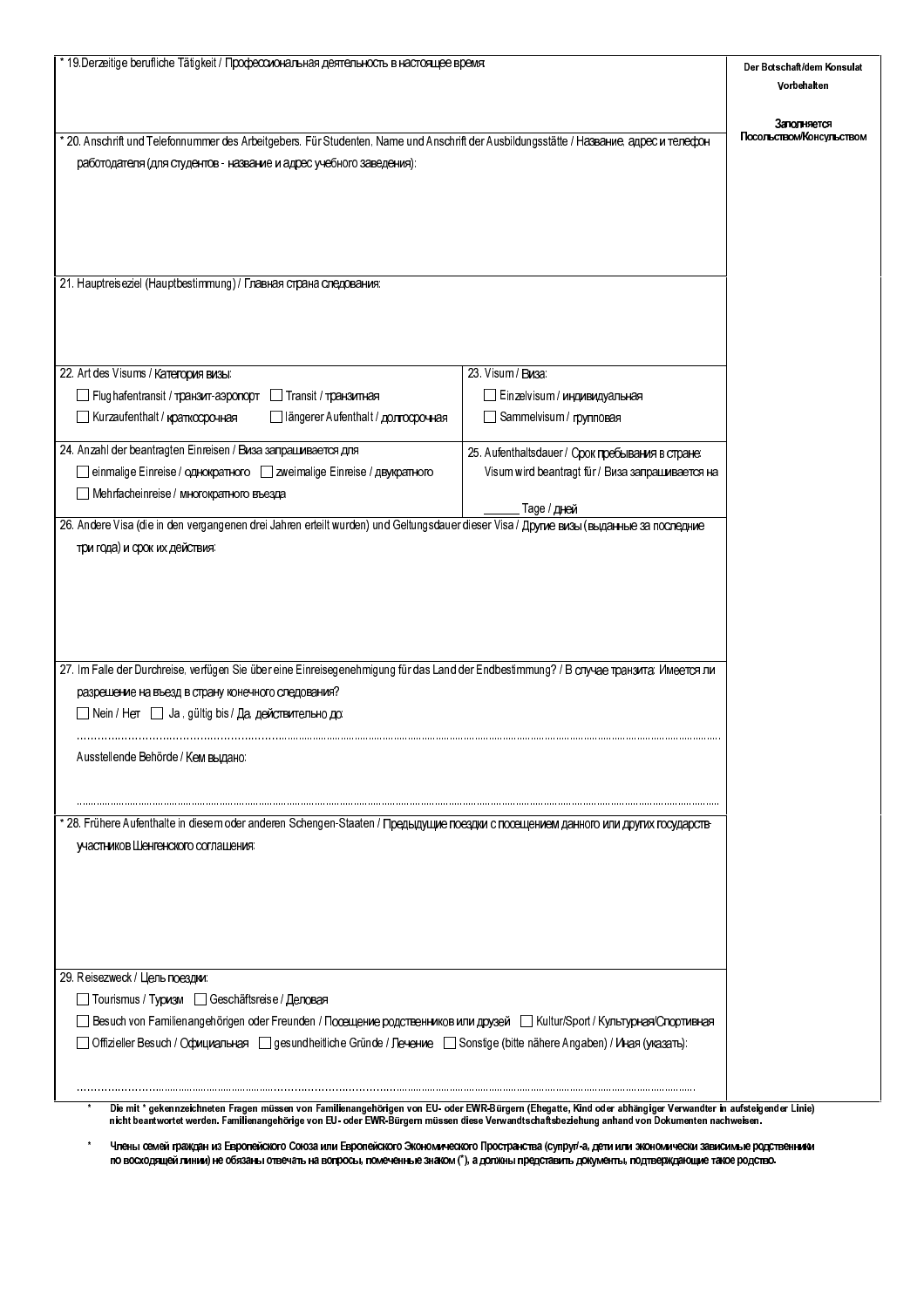| *30. Datum der Ankunft / Дата въезда:                                                                                                                                                                                                                                                                                                                                                                                                                                                                                           |                                                               | * 31. Datum der Abreise / Дата выезда:                       |             |  |  |  |
|---------------------------------------------------------------------------------------------------------------------------------------------------------------------------------------------------------------------------------------------------------------------------------------------------------------------------------------------------------------------------------------------------------------------------------------------------------------------------------------------------------------------------------|---------------------------------------------------------------|--------------------------------------------------------------|-------------|--|--|--|
|                                                                                                                                                                                                                                                                                                                                                                                                                                                                                                                                 |                                                               |                                                              | Vorbehalten |  |  |  |
| * 32. Grenze der ersten Einreise oder Durchreiseroute / Первый<br>пункт пересечения границы или маршрут транзита:                                                                                                                                                                                                                                                                                                                                                                                                               | * 33. Transportmittel / Транспортное средство:                | Заполняется<br>Посольством/Консульством                      |             |  |  |  |
| * 34. Name der einladenden Person/des einladenden Unternehmens in den Schengen-Staaten und Kontaktperson im einladenden<br>Unternehmen. Soweit dies nicht zutrifft, Name des Hotels oder vorläufige Anschrift in den Schengen Staaten /<br>Имя/название приглашающего лица/учреждения в государстве-участнике Шенгенского соглашения и контактного лица<br>приглашающей стороны; в случае отсутствия таковой - название гостиницы или адрес временного пребывания на территории<br>государств-участников Шенгенского соглашения |                                                               |                                                              |             |  |  |  |
| Name / Ф.И.О./Название:                                                                                                                                                                                                                                                                                                                                                                                                                                                                                                         |                                                               | Telefon und Fax / Телефон и факс:                            |             |  |  |  |
| vollständige Anschrift / Полный адрес:                                                                                                                                                                                                                                                                                                                                                                                                                                                                                          | e-Mail-Anschrift / Адрес электронной почты:                   |                                                              |             |  |  |  |
| * 35. Wer übernimmt ihre Reisekosten und die Kosten für ihren Aufenthalt? / Кто оплачивает расходы за проезд и пребывание заявителя за<br>рубежом?<br>Antragsteller / Заявитель   einladende Person(en) / Приглашающее/-ие лицо/-а<br>einladendes Unternehmen (Geben Sie an, wer und wie und fügen Sie entsprechende Unterlagen bei) / Приглашающее учреждение (кто<br>конкретно и каким образом; приложить соответствующие документы)                                                                                          |                                                               |                                                              |             |  |  |  |
|                                                                                                                                                                                                                                                                                                                                                                                                                                                                                                                                 |                                                               |                                                              |             |  |  |  |
| * 36. Mittel zur Bestreitung Ihres Lebensunterhalts während Ihres Aufenthalts / Средства к существованию во время пребывания заявителя<br>за рубежом:                                                                                                                                                                                                                                                                                                                                                                           |                                                               |                                                              |             |  |  |  |
| ПВаг / Наличные деньги ПП Reiseschecks / Дорожные чеки ПП Kreditkarten / Кредитные карточки<br>JUnterkunft / Место проживания JSonstiges / Иные:                                                                                                                                                                                                                                                                                                                                                                                |                                                               |                                                              |             |  |  |  |
| Reise- und/oder Krankenversicherung. Gültig bis / Дорожная и/или медицинская страховка, действительная до                                                                                                                                                                                                                                                                                                                                                                                                                       |                                                               |                                                              |             |  |  |  |
| 37. Name des Ehegatten / Фамилия супруги/-а:                                                                                                                                                                                                                                                                                                                                                                                                                                                                                    | 38. Name des Ehegatten bei der Geburt / Урожденная/-ый:       |                                                              |             |  |  |  |
| 39. Vorname des Ehegatten / Имя/имена и отчество<br>супруги/-а:                                                                                                                                                                                                                                                                                                                                                                                                                                                                 | 40. Geburtsdatum des Ehegatten /<br>Дата рождения супруги/-а: | 41. Geburtsort des Ehegatten / Mecro<br>рождения супруги/-а: |             |  |  |  |
| 42. Kinder (Für jeden Reisepass muss ein separater Antrag gestellt werden) / Дети (обязательно отдельное заявление на каждый<br>загранпаспорт):                                                                                                                                                                                                                                                                                                                                                                                 |                                                               |                                                              |             |  |  |  |
| Name / Фамилия<br>1)<br>2)                                                                                                                                                                                                                                                                                                                                                                                                                                                                                                      | Vomame / Имя/имена и отчество                                 | Geburtsdatum / Дата рождения                                 |             |  |  |  |
| 3)                                                                                                                                                                                                                                                                                                                                                                                                                                                                                                                              |                                                               |                                                              |             |  |  |  |
| Die mit * gekennzeichneten Fragen müssen von Familienangehörigen von EU- oder EWR-Bürgem (Ehegatte, Kind oder abhängiger Verwandter in aufsteigender Linie)                                                                                                                                                                                                                                                                                                                                                                     |                                                               |                                                              |             |  |  |  |

المستعدد المستعدد المستعدد المستعدد المستعدد المستعدد المستعدد المستعدد المستعدد المستعدد المستعدد المستعدد ال<br>Inicht beantwortet werden. Familienangehörige von EU- oder EWR-Bürgern müssen diese Verwandtschaftsbeziehung a

Члены семей граждан из Европейского Союза или Европейского Экономического Пространства (супруг/-а, дети или экономически зависимые родственники<br>по восходящей линии) не обязаны отвечать на вопросы, помеченные знаком (\*), а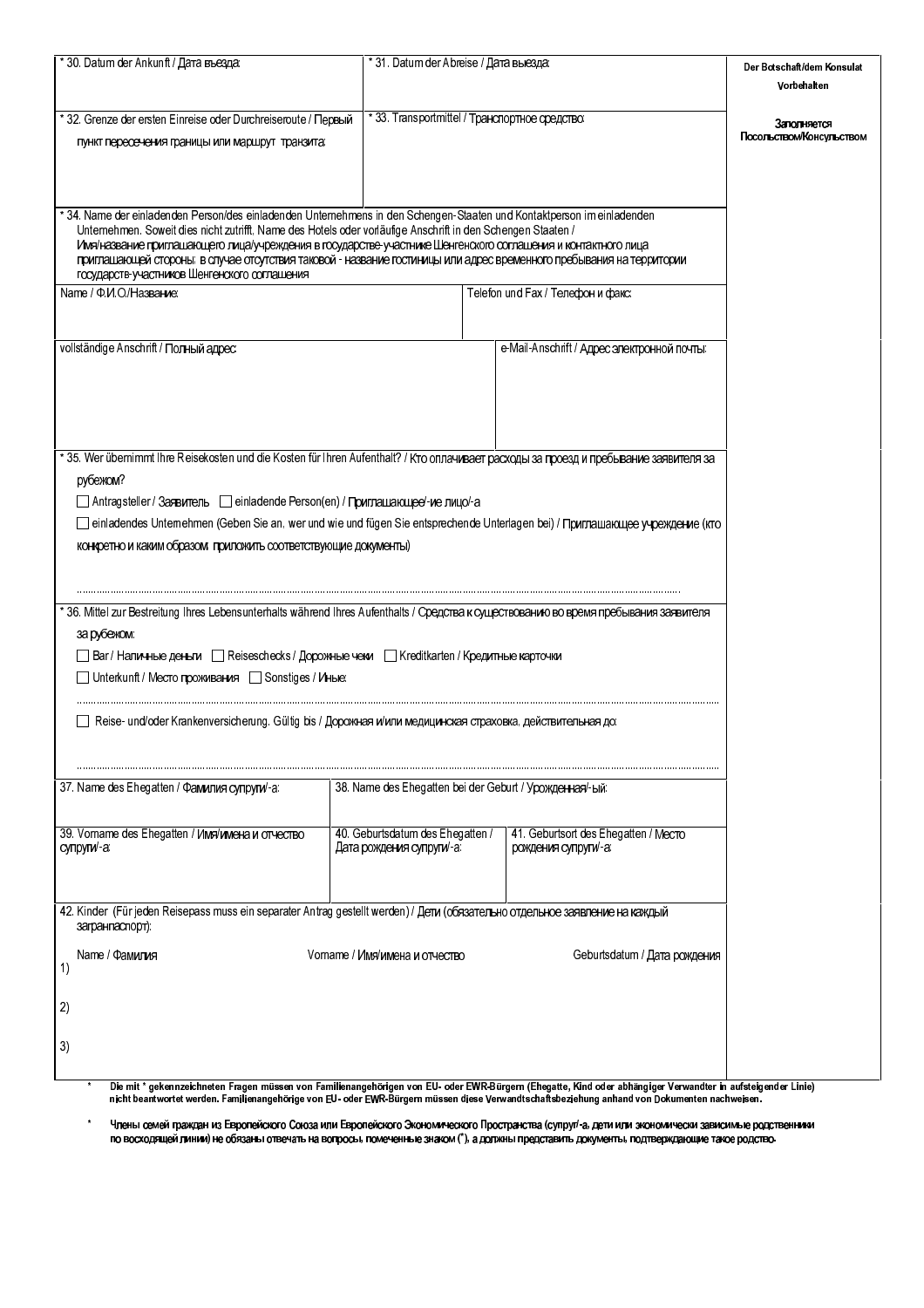| 43. Personenbezogene Daten zu dem EU- oder EWR-Bürger, von dem Sie abhängig sind. Diese Frage muss nur von Familienangehörigen von<br>EU- und EWR-Bürgern beantwortet werden. / Заполняется только в том случае, если заявитель является членом семьи гражданина из<br>Европейского Союза или Европейского Экономического Пространства и экономически зависит от последнего: Личные/анкетные<br>данные об этом гражданине                                                                                                                                                                                                                                                                                                                                                                                                                                                                                                                                                                                                                                                                                                                                                                                                                                                                                                                                                                                                                                                                                                                                                                                                                                                                                                                                                                                                                                              | Der Botschaft/dem Konsulat<br>Vorbehalten |  |                                                                                                                                                                                                                                                                                                                  |  |
|------------------------------------------------------------------------------------------------------------------------------------------------------------------------------------------------------------------------------------------------------------------------------------------------------------------------------------------------------------------------------------------------------------------------------------------------------------------------------------------------------------------------------------------------------------------------------------------------------------------------------------------------------------------------------------------------------------------------------------------------------------------------------------------------------------------------------------------------------------------------------------------------------------------------------------------------------------------------------------------------------------------------------------------------------------------------------------------------------------------------------------------------------------------------------------------------------------------------------------------------------------------------------------------------------------------------------------------------------------------------------------------------------------------------------------------------------------------------------------------------------------------------------------------------------------------------------------------------------------------------------------------------------------------------------------------------------------------------------------------------------------------------------------------------------------------------------------------------------------------------|-------------------------------------------|--|------------------------------------------------------------------------------------------------------------------------------------------------------------------------------------------------------------------------------------------------------------------------------------------------------------------|--|
| Name / Фамилия:<br>Vorname / Имя/имена:                                                                                                                                                                                                                                                                                                                                                                                                                                                                                                                                                                                                                                                                                                                                                                                                                                                                                                                                                                                                                                                                                                                                                                                                                                                                                                                                                                                                                                                                                                                                                                                                                                                                                                                                                                                                                                |                                           |  | Заполняется<br>Посольством/Консульством                                                                                                                                                                                                                                                                          |  |
| Geburtsdatum / Дата рождения:                                                                                                                                                                                                                                                                                                                                                                                                                                                                                                                                                                                                                                                                                                                                                                                                                                                                                                                                                                                                                                                                                                                                                                                                                                                                                                                                                                                                                                                                                                                                                                                                                                                                                                                                                                                                                                          | Staatsangehörigkeit / Гражданство:        |  | Nummer des Reisepasses / Номер заграничного паспорта:                                                                                                                                                                                                                                                            |  |
| Verwandtschaftsbeziehung mit einem EU- oder EWR-Bürger<br>Степень родственной связи с гражданином из Европейского Союза или Европейского Экономического Пространства:<br>44. Mir ist bekannt und ich bin damit einverstanden, dass die persönlichen Angaben zu meiner Person, die in diesem Antrag enthalten sind, an                                                                                                                                                                                                                                                                                                                                                                                                                                                                                                                                                                                                                                                                                                                                                                                                                                                                                                                                                                                                                                                                                                                                                                                                                                                                                                                                                                                                                                                                                                                                                  |                                           |  |                                                                                                                                                                                                                                                                                                                  |  |
| die zuständigen Behörden der Schengen-Staaten weitergeleitet oder gegebenenfalls von ihnen bearbeitet werden, um über meinen<br>Visumantrag zu befinden. Diese Daten können in einen Datenbestand, zu dem die zuständigen Behörden der einzelnen Schengen-Staaten<br>Zugang haben, eingegeben und dort gespeichert werden.<br>Die konsularische Vertretung, die meinen Antrag bearbeitet, liefert mir auf ausdrücklichen Antrag Informationen darüber, wie ich mein Recht<br>wahmehmen kann, die persönlichen Daten zu meiner Person zu überprüfen und unrichtige Daten gemäß den nationalen Rechtsvorschriften<br>des betreffenden Staates ändern oder entfernen zu lassen.<br>Ich versichere, die vorstehenden Angaben nach bestem Wissen und Gewissen richtig und vollständig gemacht zu haben.<br>Mir ist bewusst, dass falsche Erklärungen zur Ablehnung meines Antrags oder zur Aufhebung des bereits erteilten Visums führen und die<br>Strafverfolgung nach den Rechtsvorschriften des Schengen-Staates, der den Antrag bearbeitet, auslösen können.<br>Ich verpflichte mich dazu, das Gebiet der Schengen-Staaten nach Ablauf des ggf. erteilten Visums zu verlassen.<br>Ich wurde davon in Kenntnis gesetzt, dass der Besitz eines Visums nur eine der Voraussetzungen für die Einreise in das europäische Gebiet<br>der Schengen-Staaten ist. Die Erteilung des Visums an sich bedeutet nicht, dass ich ein Recht auf Schadensersatz habe, wenn ich die<br>Voraussetzungen nach Artikel 5 Absatz 1 des Schengener Durchführungsübereinkommens nicht erfülle und mir demzufolge die Einreise<br>verweigert wird. Die Einreisevoraussetzungen werden bei der Einreise in das europäische Gebiet der Schengen-Staaten emeut überprüft.<br>Я проинформирован и согласен с тем, что мои личные данные, указанные в настоящей анкете, будут переданы компетентным |                                           |  |                                                                                                                                                                                                                                                                                                                  |  |
| органам государств-участников Шенгенского соглашения или, в случае необходимости, обработаны ими для принятия решения по<br>моему заявлению. Эти данные могут быть введены и сохранены в базе данных, к которой будут иметь доступ компетентные органы<br>различных государств-участников Шенгенского соглашения.<br>По моему запросу консульское учреждение, оформляющее мое заявление, сообщит мне о способе осуществления моего права на<br>проверку личных данных обо мне, а также на исправление или удаление неверных данных в порядке, установленном национальным<br>законодательством соответствующего государства.<br>Я заверяю, что все данные, добросовестно указанные мною в анкете, являются правильными и полными.<br>Мне известно, что ложные данные могут стать причиной отказа или аннулирования уже выданной визы, а также повлечь за собой<br>уголовное преследование в соответствии с законодательством того государства-участника Шенгенского соглашения, которое<br>оформляет мою визовую анкету.<br>Я обязуюсь покинуть территорию государств-участников Шенгенского соглашения по истечении срока действия визы.<br>Я проинформирован о том, что наличие визы является лишь одним из условий, необходимых для въезда на европейскую<br>территорию государств-участников Шенгенского соглашения. Сам факт предоставления визы не дает права на получение                                                                                                                                                                                                                                                                                                                                                                                                                                                                                        |                                           |  |                                                                                                                                                                                                                                                                                                                  |  |
| компенсации в случае невыполнения мною требований пункта 1 статьи 5 Конвенции о применении Шенгенского соглашения,<br>вследствие чего мне могут отказать во въезде в страну. При въезде на европейскую территорию государств-участников Шенгенского<br>соглашения вновь проверяется наличие необходимых на то предпосылок.                                                                                                                                                                                                                                                                                                                                                                                                                                                                                                                                                                                                                                                                                                                                                                                                                                                                                                                                                                                                                                                                                                                                                                                                                                                                                                                                                                                                                                                                                                                                             |                                           |  |                                                                                                                                                                                                                                                                                                                  |  |
| 45. Heimatanschrift des Antragstellers / Домашний адрес заявителя:                                                                                                                                                                                                                                                                                                                                                                                                                                                                                                                                                                                                                                                                                                                                                                                                                                                                                                                                                                                                                                                                                                                                                                                                                                                                                                                                                                                                                                                                                                                                                                                                                                                                                                                                                                                                     |                                           |  | 46. Telefonnr. / Телефон:                                                                                                                                                                                                                                                                                        |  |
| 47. Ort und Datum / Место и дата:<br>*                                                                                                                                                                                                                                                                                                                                                                                                                                                                                                                                                                                                                                                                                                                                                                                                                                                                                                                                                                                                                                                                                                                                                                                                                                                                                                                                                                                                                                                                                                                                                                                                                                                                                                                                                                                                                                 |                                           |  | 48. Unterschrift (für Minderjährige Unterschrift des Vormunds) / Подпись<br>заявителя (для несовершеннолетних - подпись законного представителя):<br>Die mit * gekennzeichneten Fragen müssen von Familienangehörigen von EU- oder EWR-Bürgem (Ehegatte, Kind oder abhängiger Verwandter in aufsteigender Linie) |  |

Die mit \* gekennzeichneten Fragen müssen von Familienangehörigen von EU- oder EWR-Bürgen (Cheqatte, Kind oder abhängiger Verwandter in aufsteigen<br>nicht beantwortet werden. Familienangehörige von EU- oder EWR-Bürgern müssen υ,

 <sup>6</sup> 7 67